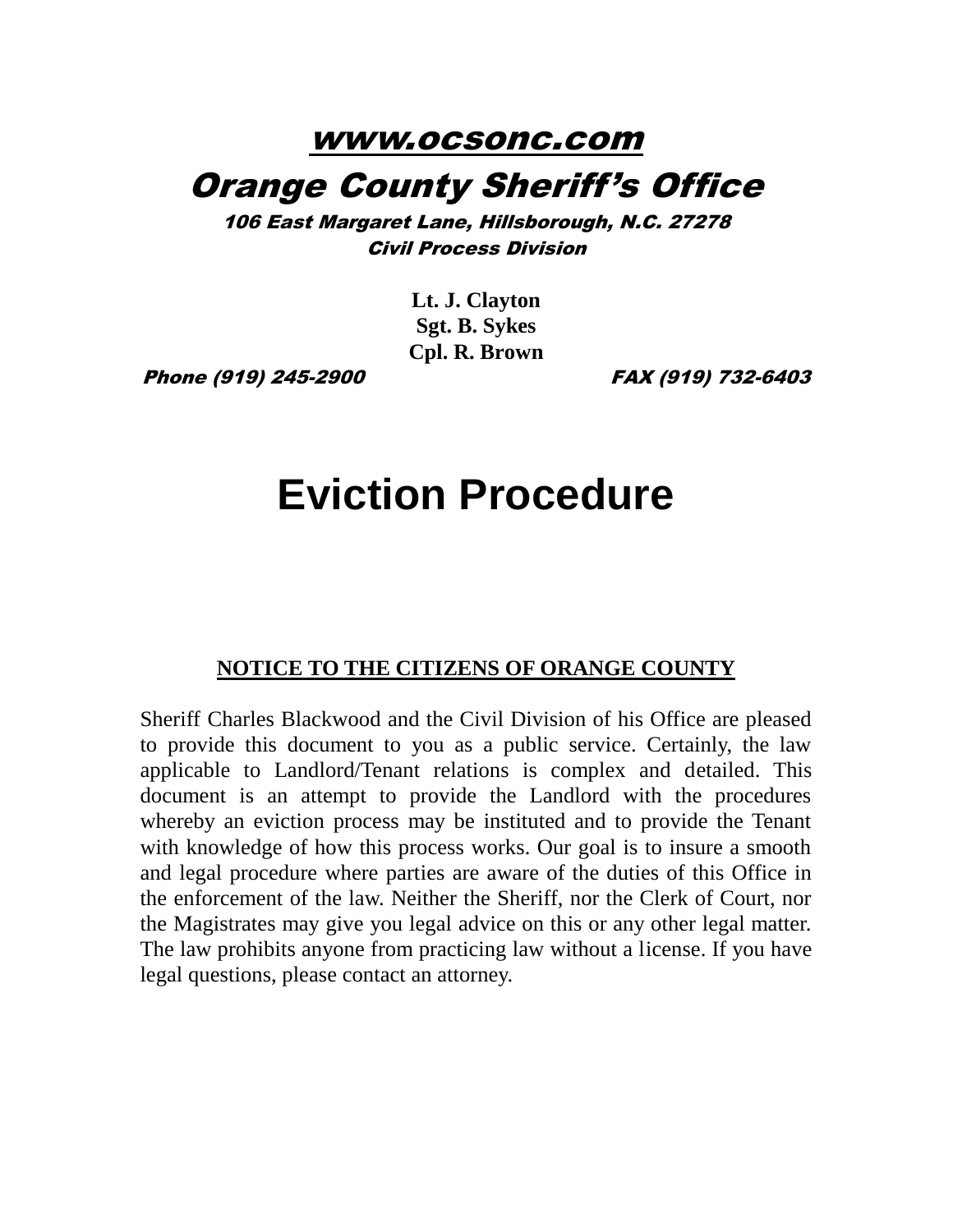**STEP 1**: Demand the tenant move out, either in person or **in writing**. If after ten (10) days they fail or refuse to move out, go to Clerk of Court's Office at 106 Margaret Lane Hillsborough and ask Clerk for the forms for evictions, which are called **MAGISTRATE'S SUMMONS FOR SUMMARY EJECTMENTS**. You will need to complete the forms and all copies there. There is a charge of \$\_\_\_\_\_for the court costs and a \$30.00 Sheriff's service fee (per defendant) that can be paid then or later at the Sheriff's Office when delivering the copies to be served. The summons must be delivered to the Sheriff's Office either by the Clerk or by you.

**STEP 2:** Once delivered to the Sheriff's Office, the summons will be processed and given to a Deputy to be served. The Court date must be set not more than (10) days from the issuance of the summons, the case will be set on a Tuesday in Hillsborough. The Deputy must mail a copy of the summons to each defendant with an envelope addressed, stamped and provided by the Plaintiff (you). The Deputy will serve the summons one of three ways:

- (1) BY PERSONALLY DELIVERING THE SUMMONS TO THE DEFENDANT(S);
- (2) BY LEAVING A COPY WITH SOMEONE WHO RESIDES AT THE RESIDENCE WHO IS AT LEAST 15 YEARS OF AGE; (3)BY POSTING A COPY OF THE SUMMONS ON THE DOOR OF THE RESIDENCE (AFTER MAKING AT LEAST ONE ATTEMPT TO SERVE BY THE FIRST TWO METHODS). *Note: If method 2 is used the landlord may not be able to recover money owed to them. The summons must be served and returned to the Clerk's Office prior to the court date.*

**STEP 3:** On the date of the court hearing you must be present.

The defendant does not have to attend. The magistrate will hear both sides (if both are present) and make a ruling. Should the defendant fail to appear, you may win by default.

**NOTE**: The case can be dismissed because:

(1) The defendant has paid;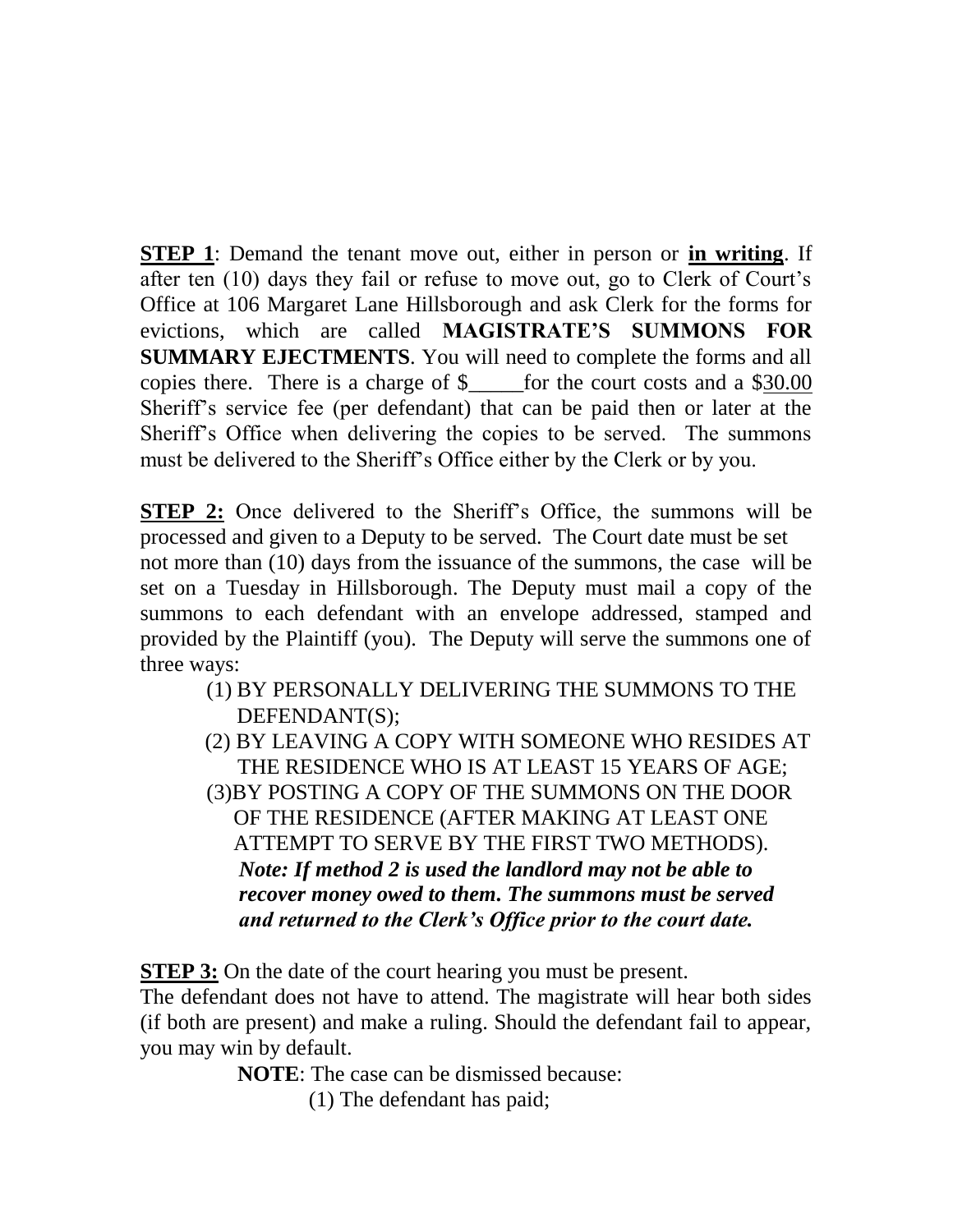(2) The landlord does not prove their case; or (3) The landlord does not show up for the hearing.

**STEP 4:** IF THE PROPERTY IS AWARDED TO THE LANDLORD, THERE WILL BE A TEN (10) DAY WAITING PERIOD IN CASE THE DEFENDANT WISHES TO APPEAL. The appeal is made to the Clerk of Court in the form of a bond which is the amount of the rent owed, which remains with the Clerk until appeal is resolved. If an appeal is made, then the process moves to Civil District Court. IF NO APPEAL IS MADE OR IS DENIED BY THE JUDGE THEN GO TO **STEP 5**.

**STEP 5:** After the ten (10) days have passed without an appeal, then you must return to the Clerk's Office to take out the **WRIT OF POSSESSION FOR REAL PROPERTY**, at a cost of \$\_\_\_\_\_\_. There will be another \$30.00 Sheriff's service fee (per defendant). The WRIT will be sent to the Sheriff's Office as soon as possible (by you or via courier mail). Upon receipt of the WRIT, the Deputy will prepare a notice to the landlord and the defendant(s) that advises them of the date and time of the EVICTION. The Deputy will mail a copy to both within 24 hours of receipt of the writ. THE SHERIFF MUST CARRY OUT THE WRIT WITHIN FIVE (5) DAYS OF RECEIPT EXCLUDING WEEKENDS AND HOLIDAYS. THE DEFENDANT MUST BE MAILED NOTICE AT LEAST (5) DAYS PRIOR TO THE EVICTION.

The notice may also be posted or hand delivered to the defendant by the Deputy. **The landlord will also receive a form that must be filled out and returned to the Deputy at the time of the eviction**. ON THE DATE OF THE EVICTION, THE LANDLORD, IF STILL PROCEEDING WITH THE EVICTION, *MUST COME PREPARED TO CHANGE THE LOCKS OF THE RESIDENCE.* IF INVOLVING MOBILE HOMES WHERE THE LANDLORD OWNS THE LOT AND NOT THE MOBILE HOME, THE LOT ITSELF WILL BE POSTED SO AS TO CONSTRUCTIVELY PREVENT THE TENANT FROM ENTERING THE LOT.

IN THE EVENT THE LANDLORD OR THEIR AGENT FAILS TO SHOW UP AT THE TIME OF THE EVICTION THE WRIT WILL BE RETURNED UNSERVED. IF YOU WISH TO CANCEL THE EVICTION FOR ANY REASON YOU MUST DELIVER TO THE SHERIFF WRITTEN NOTICE PRIOR TO THE MOVEOUT EITHER IN PERSON OR BY FAX (*DO NOT MAIL THIS NOTICE.)*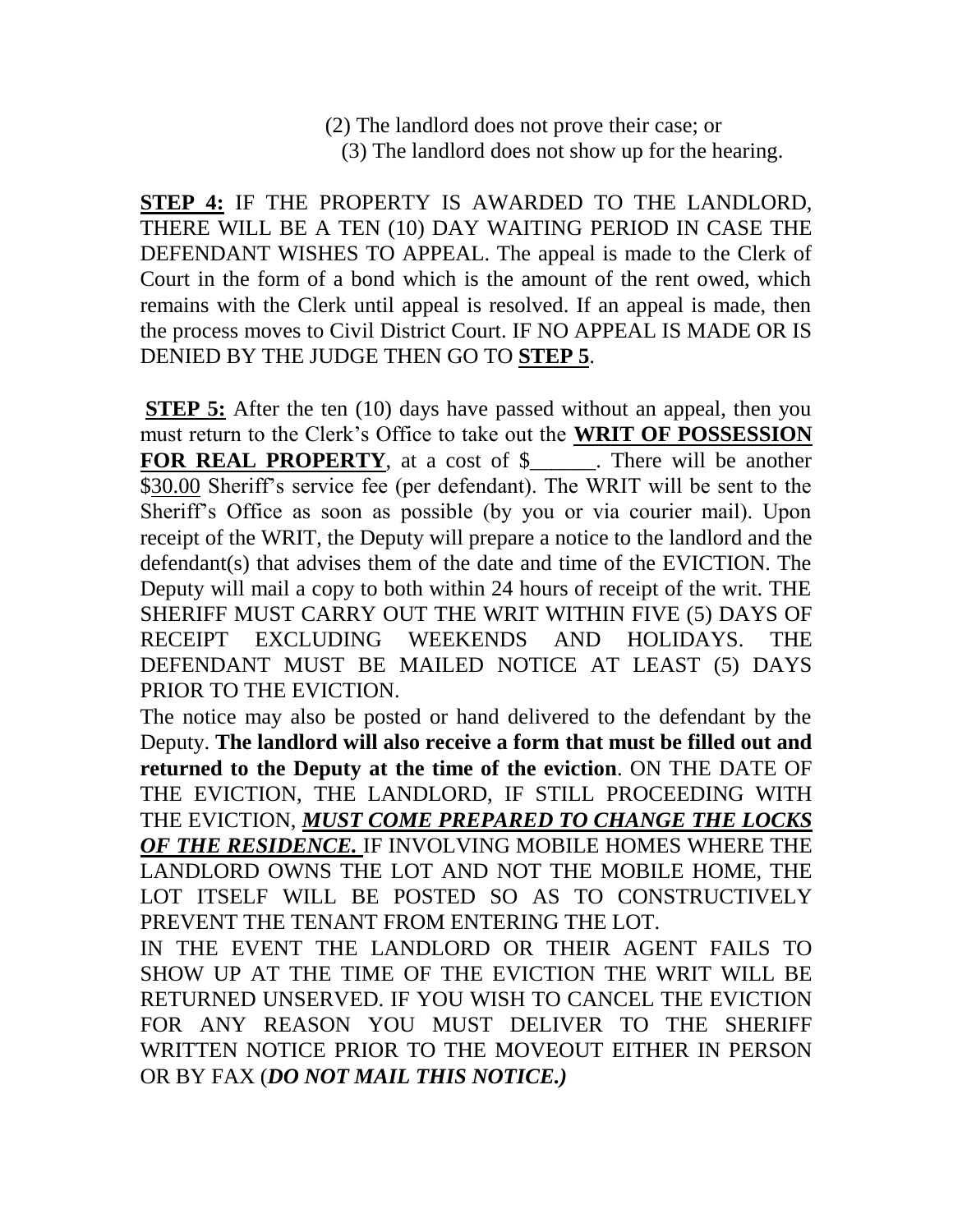## ORANGE COUNTY SHERIFF'S OFFICE 106 EAST MARGARET LANE HILLSBOROUGH, N.C. 27278 FAX: (919) 732-6403

**STEP 6:** IF THE DEFENDANT HAS NOT ALREADY VACATED THE PREMISES PRIOR TO THE EVICTION DATE, THE DEPUTY WILL MAKE DEMAND THAT THEY VACATE THE PREMISES. SHOULD THE DEFENADANT FAIL OR REFUSE TO VACATE AS DIRECTED BY THE WRIT AND THE **LANDLORD** WANTS THEM PROSECUTED FOR TRESPASSING, THE **LANDLORD** WILL BE REQUIRED TO GO TO THE MAGISTRATES OFFICE AND OBTAIN A WARRANT FOR ARREST FOR THE CHARGE OF TRESPASSING. IT IS THE RESPOSIBILITY OF THE **LANDLORD** TO APPEAR IN COURT AND TESTIFY AS TO THIS CHARGE. ONCE THE DEFENDANT HAS BEEN EVICTED ANY PROPERTY THAT REMAINS IN\ON THE PREMISES MAY BE DEALT WITH BY ONE OF THREE METHODS.

- (1)The Landlord may wish to leave any property remaining in the residence for seven (7) days after the Eviction. The defendant must be granted reasonable access to the property during this time for the retrieval of personal property.
- (2)After the seven (7) days have expired and if property should remain in the residence unclaimed, the landlord can :
	- (a) Dispose of it as trash;
	- (b) Donate it to charity ( the property must be set aside for another 30 days by the charity in case defendant wishes to recover it) or;
	- (c) Sell the property, after giving seven (7) days notice In writing via first class mail to defendant's last known address) and can retain any proceeds from sale to satisfy judgement. If judgement is satisfied and there is money left over, it must be returned to defendant, if they cannot be located within ten (10) days then the surplus will be turned over to the county funds.
- (3)The Landlord may wish to remove property and take it to a secure storage place approved by the Sheriff. If this method is used, the